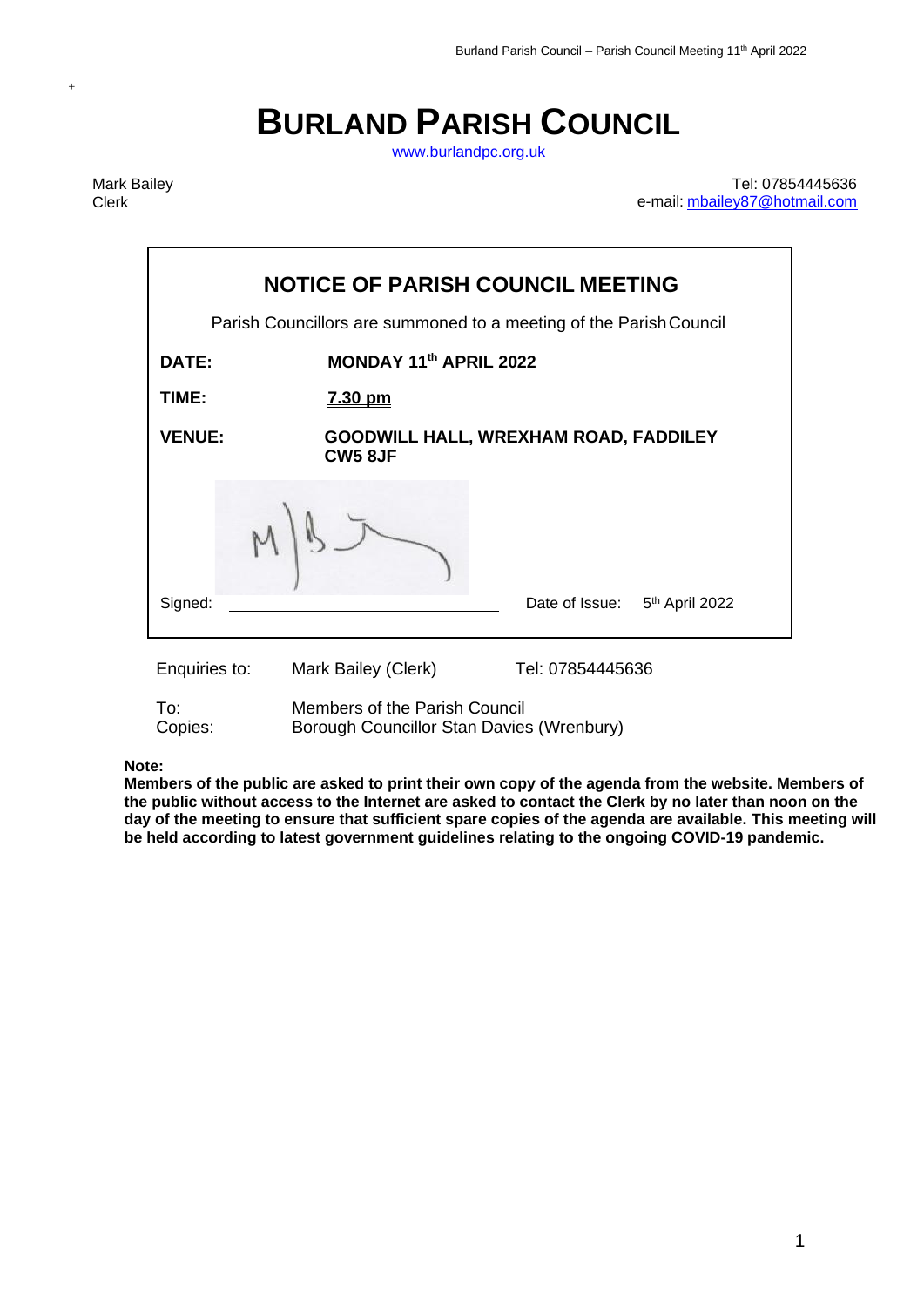# **AGENDA**

# **1 APOLOGIES FOR ABSENCE**

Apologies for absence should be notified to the Clerk before 6.00 pm on the day of the meeting, if possible.

# **2 DECLARATIONS OF INTEREST**

Members to declare any disclosable pecuniary interest or non-pecuniary interest which they have in any item of business on the agenda, the nature of that interest, and in respect of disclosable interests, to leave the meeting prior to the discussion of that item. If declarations are not made at this point in the proceedings, they should be made as soon as the Member becomes aware of an interest. Whilst the Clerk can advise on the Code of Conduct and its interpretation, the decision to declare (or not) is the responsibility of the Parish Councillor, based on the circumstances of the matter in hand.

# **3 MINUTES – 14 TH MARCH 2022**

To approve, as a correct record, the minutes of the meeting held on 14<sup>th</sup> March 2022.

<https://burlandpc.org.uk/wp-content/uploads/2022/04/DRAFT-Minutes-14-March-2022.pdf>

# **4 REPORT OF THE CLERK/CHAIR**

To report on the following matters from the above minutes.

- Burland Action Group updates
- Top-Up Members Funding update

# **5 PUBLIC QUESTION TIME**

Members of the public can ask a question or address Members on any matter of Parish Council business.

#### **6 HOUSING IN THE PARISH**

A presentation will be given by Muir Housing on a planned new affordable housing development on Marsh Lane in Ravensmoor.

# **7 CHESHIRE EAST COMMUNITY GOVERNANCE REVIEW**

Following conclusion of consultation on the Cheshire East Community Review, a number of recommendations have been made by Cheshire East Council which will affect the parish council of Burland. These can be summarised below: -

- Cheshire East has accepted that the original proposals were not necessarily viable.
- Cheshire East has noted the submission evidence points to links between Burland and Acton and the preference of the existing Burland and Acton, Edleston and Henhull Parish Councils to merge.
- It has also been noted that Burland PC has had difficulty in securing nominations for councillors to sit on the Council.
- Cheshire East therefore recommends the merger of Acton, the residual part of Edleston and the residual part of Henhull with Burland to create "a larger, more viable council" to avoid a reduction in council seats and a much larger precept income.
- Cheshire East has recommended that this new council be called 'Burland & Acton" Parish Council (the name suggested by Burland PC).
- Cheshire East also supports the wishes of Burland and Sound & District Parish Councils for the existing boundaries to be adjusted so that Ravensmoor lies entirely within the new merged parish.
- The new parish would have an estimated 916 electors by 2025 (501 in the current Burland parish area).
- Cheshire East recommends nine seats for the new parish and also recommends that the new parish be divided into three wards – Acton and the residual part of Henhull; part of the current parish of Burland (including Burland village) north of Dig Lane; and the residual part of Edleston and Ravensmoor
- These three parishes would be named 'Acton and Henhull'; 'Burland'; and 'Ravensmoor and Edleston'.

These recommendations were approved at the meeting of the Cheshire East Community Governance Review Sub-Committee held on 4<sup>th</sup> April 2022. They will now go on to the Corporate Policy Committee, to be held on 14<sup>th</sup> April 2022 at Sandbach (requests to speak have already been made to Cheshire East by the Clerk and the Chair of Burland PC).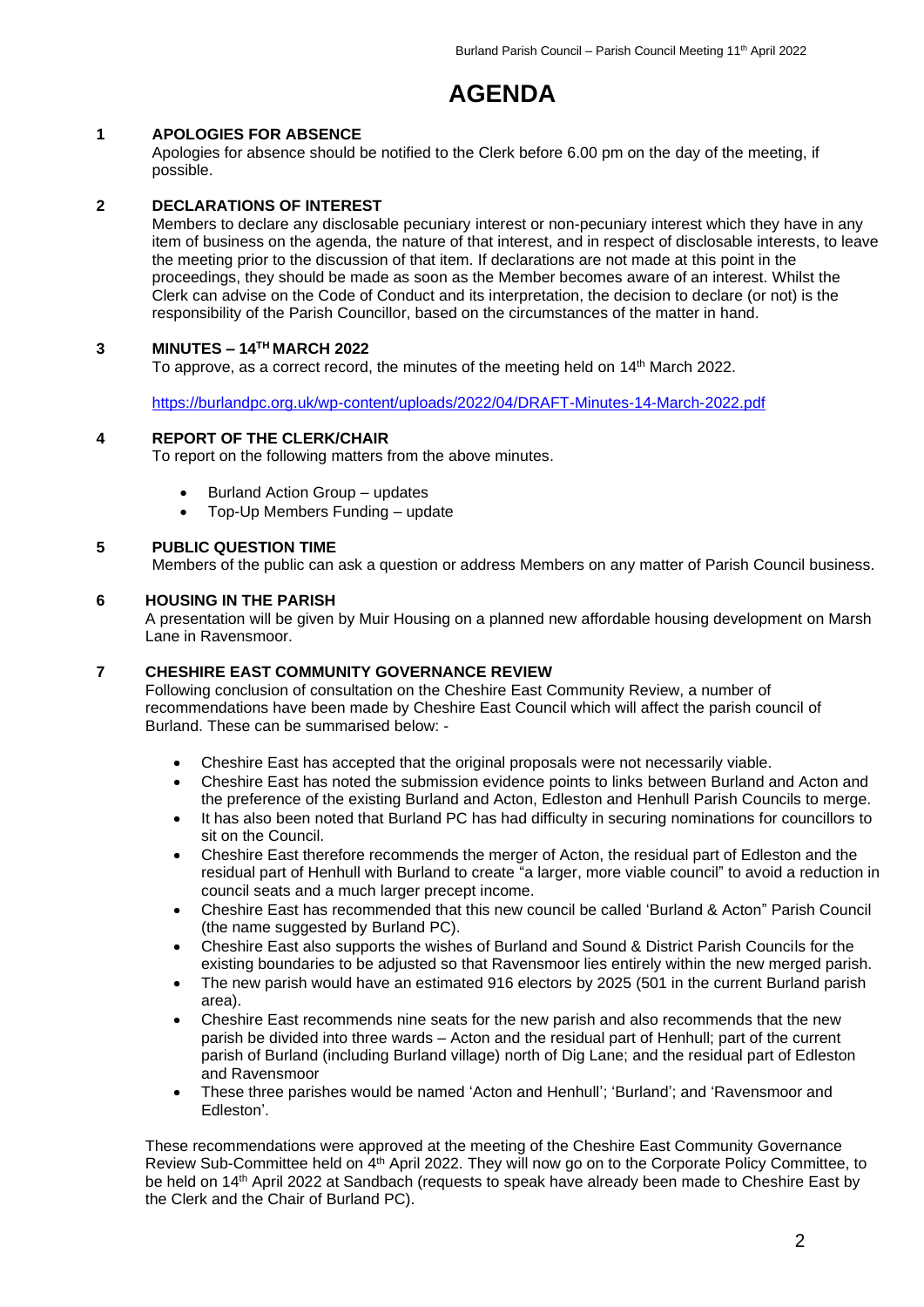**RECOMMENDATION:** Members are asked to note these developments and offer any views for submission to Cheshire East Council on 14th April 2022.

# **8 FINANCIAL MATTERS**

The following financial matters will be considered at the meeting.

# **7.1 National Salary Award 2021/22**

To approve the changes to employees' pay following the National Salary Award 2021/22 (see attached document). The increase in pay has been calculated as 1.75%, backdated to April 2021.

**RECOMMENDATION:** To approve the National Salary Award 2021/22 as applied to the Parish Council.

# **7.2 Ledger/Bank Reconciliation Statements (1.4.20-31.03.22)**

The ledger/bank reconciliation statement for the period 1<sup>st</sup> April 2021-31<sup>st</sup> March 2022 is presented to Members for note.

[https://burlandpc.org.uk/wp-content/uploads/2022/04/Burland-Parish-Council-Ledger-01.04.21-](https://burlandpc.org.uk/wp-content/uploads/2022/04/Burland-Parish-Council-Ledger-01.04.21-31.03.22.pdf) [31.03.22.pdf](https://burlandpc.org.uk/wp-content/uploads/2022/04/Burland-Parish-Council-Ledger-01.04.21-31.03.22.pdf)

# **7.3 Budget Monitoring Statement (2021/22 – Quarter Four)**

The budget monitoring statement for the fourth quarter of 2021/22 is presented for Members to note.

# **BUDGET MONITORING REPORT**

<https://burlandpc.org.uk/wp-content/uploads/2022/04/Budget-Mon-Mar-2022-05.04.22-RP.pdf>

# **RECEIPTS AND PAYMENTS SUMMARY**

<https://burlandpc.org.uk/wp-content/uploads/2022/04/Budget-Mon-Mar-2022-05.04.22-RP2.pdf>

#### **7.4 Authorisation of Payments**

| £251.86 | Dr MJ Bailey – salary payment for Clerk (April 2022 includes back pay to April 2021) |
|---------|--------------------------------------------------------------------------------------|
| £62.96  | HMRC for month 1 of the tax year (2022-23) (Clerk's salary includes back pay)        |
| £580.00 | Roy Aspinall (Spinners Wood Maintenance)                                             |
| £173.88 | ChALC Annual Subscription (2022/23)                                                  |
| £88.20  | <b>TWM Traffic Control Systems (SID Battery replacement)</b>                         |

**RECOMMENDATION:** Members are asked to approve the above payments.

# **9 BOROUGH COUNCILLOR'S REPORT**

Borough Councillor W S Davies to report on any Cheshire East Council matters of interest.

# **10 HIGHWAY MATTERS**

The Parish Council is to receive an update on highway matters in the parish and/or affecting the parish.

# **9.1 Road Safety**

To consider any issues relating to road safety, including the conditions of the roads.

## **9.2 Speed Gun**

This item is for Members to provide an update on issues relating to use of the speed gun.

# **9.3 Location of SID**

The Parish Council is to agree the location of the SID in the period up to and including the next Parish Council meeting.

# **11 PLANNING MATTERS**

This is for the Parish Council to discuss any planning issues affecting the area.

garage

#### **10.1 Planning Applications**

The Parish Council has received the following planning application for consideration by Members.

#### 22/1260N The Poplars, Hollin Green Lane, Burland CW5 8NN Demolition of existing house and shed and erection of new and detached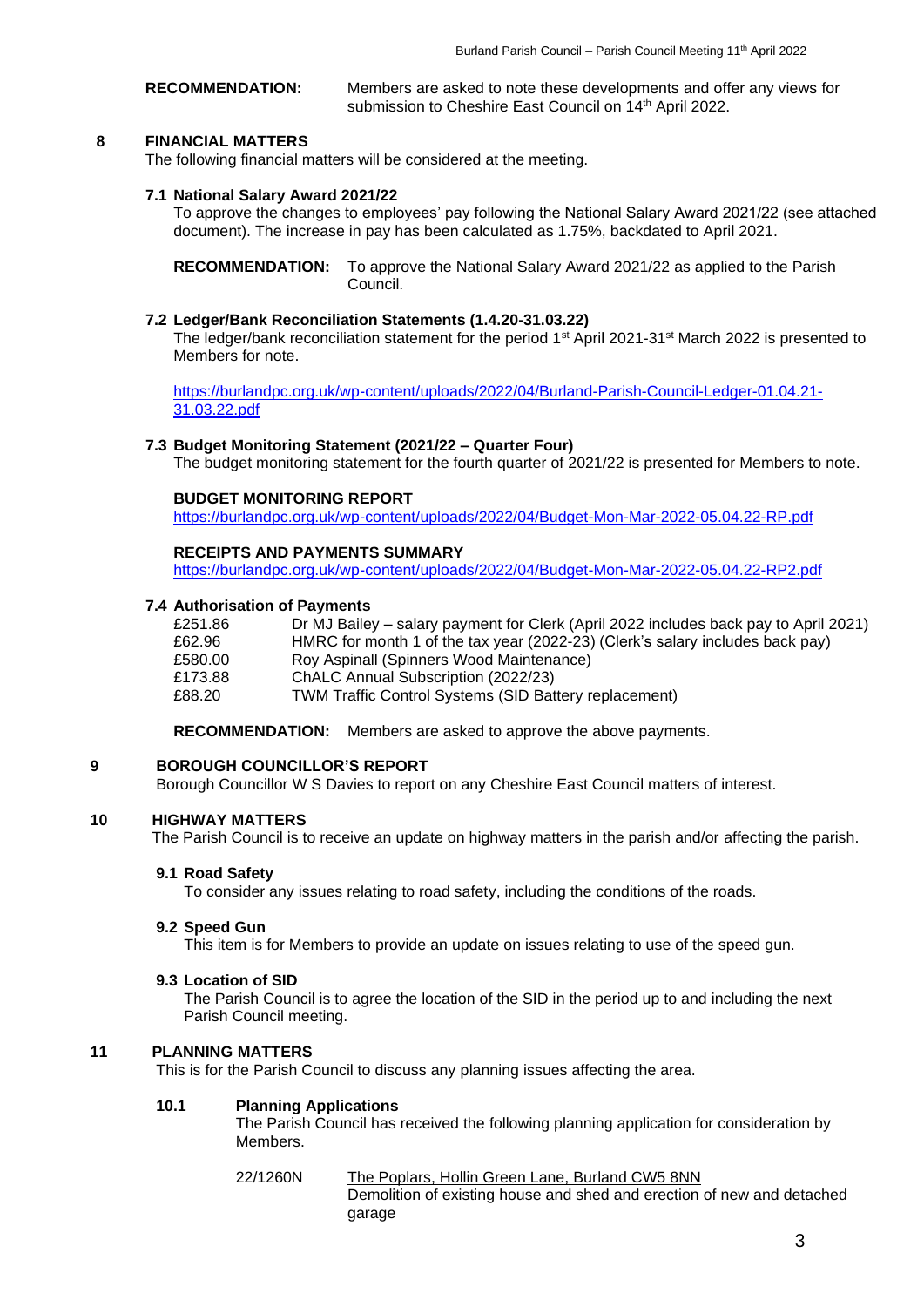Details of the planning application can be found at <http://planning.cheshireeast.gov.uk/applicationdetails.aspx?pr=22/1260N>

Closing date for comments: 4 4<sup>th</sup> May 2022

# **12 COMMUNICATION/SHARED INFORMATION**

Members may share any information, but formal decisions cannot be taken under this item.

• Preparations for Queen's Platinum Jubilee 2022

# **13 DATE OF NEXT MEETING**

Monday 9<sup>th</sup> May 2022 – 7.30pm – Goodwill Hall (Annual Meeting)